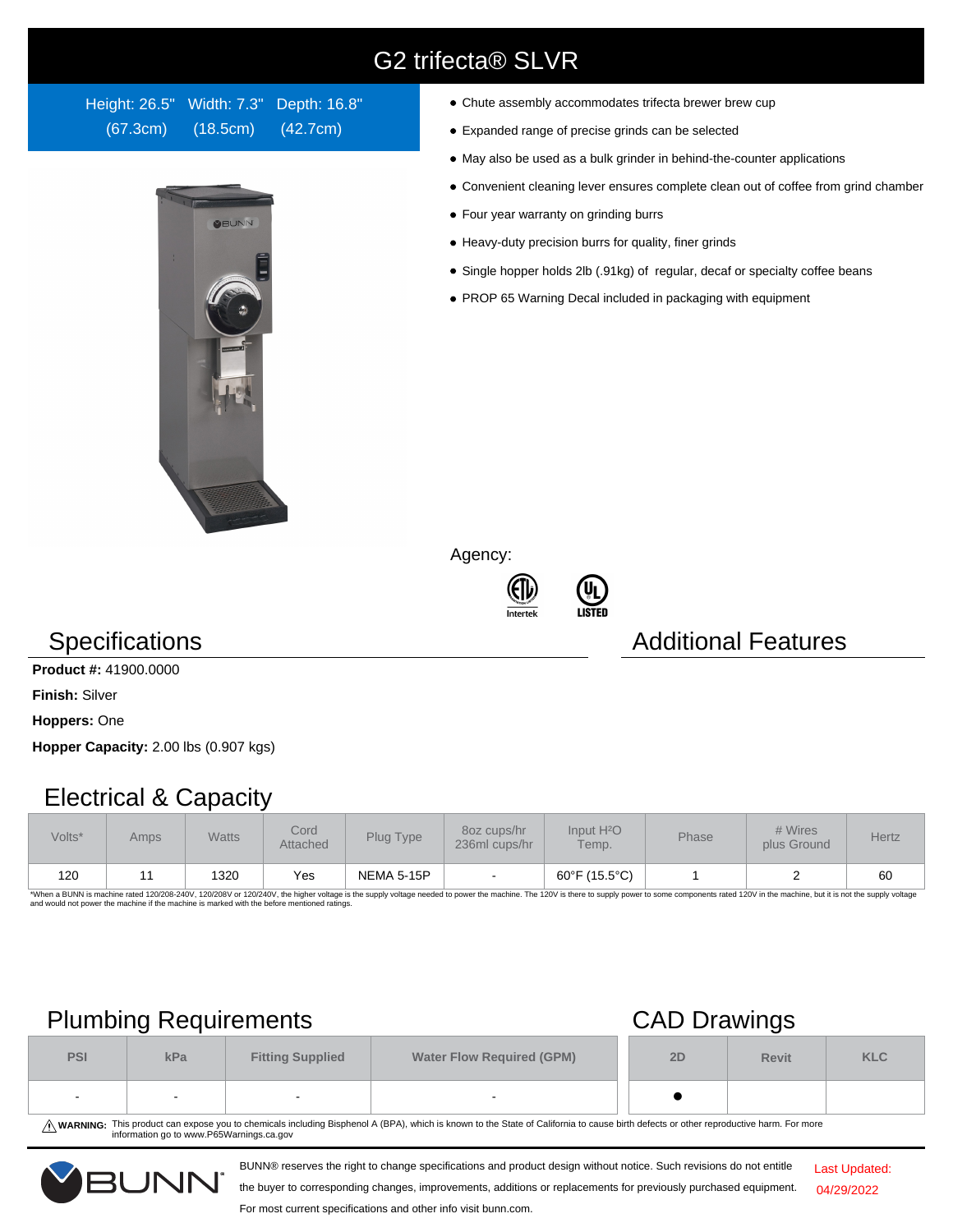

| <b>Unit</b>   |          |         |          | <b>Shipping</b> |          |              |            |                       |  |
|---------------|----------|---------|----------|-----------------|----------|--------------|------------|-----------------------|--|
|               | Height   | Width   | Depth    | Height          | Width    | <b>Depth</b> | Weight     | Volume                |  |
| English       | 26.5 in. | 7.3 in. | 16.8 in. | 32.8 in.        | 13.6 in. | 23.1 in.     | 59,000 lbs | 5.972 ft <sup>3</sup> |  |
| <b>Metric</b> | 67.3 cm  | 18.5 cm | 42.7 cm  | 83.2 cm         | 34.6 cm  | 58.7 cm      | 26.762 kgs | $0.169 \text{ m}^3$   |  |



BUNN® reserves the right to change specifications and product design without notice. Such revisions do not entitle the buyer to corresponding changes, improvements, additions or replacements for previously purchased equipment. For most current specifications and other info visit bunn.com. Last Updated: 04/29/2022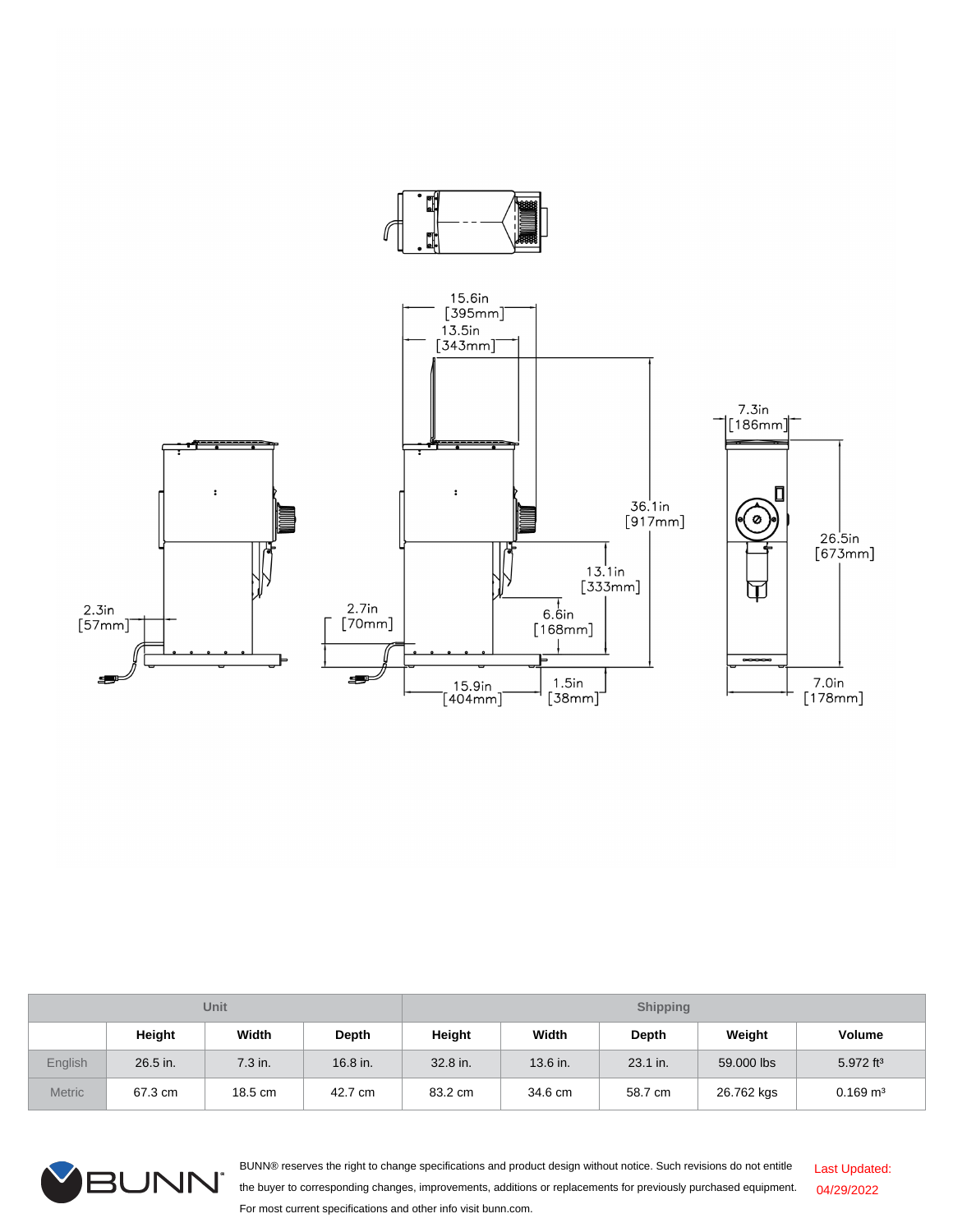\*Related Products selections are currently unavailable. Please contact your sales representative to find out more information.\*



BUNN® reserves the right to change specifications and product design without notice. Such revisions do not entitle the buyer to corresponding changes, improvements, additions or replacements for previously purchased equipment. For most current specifications and other info visit bunn.com.